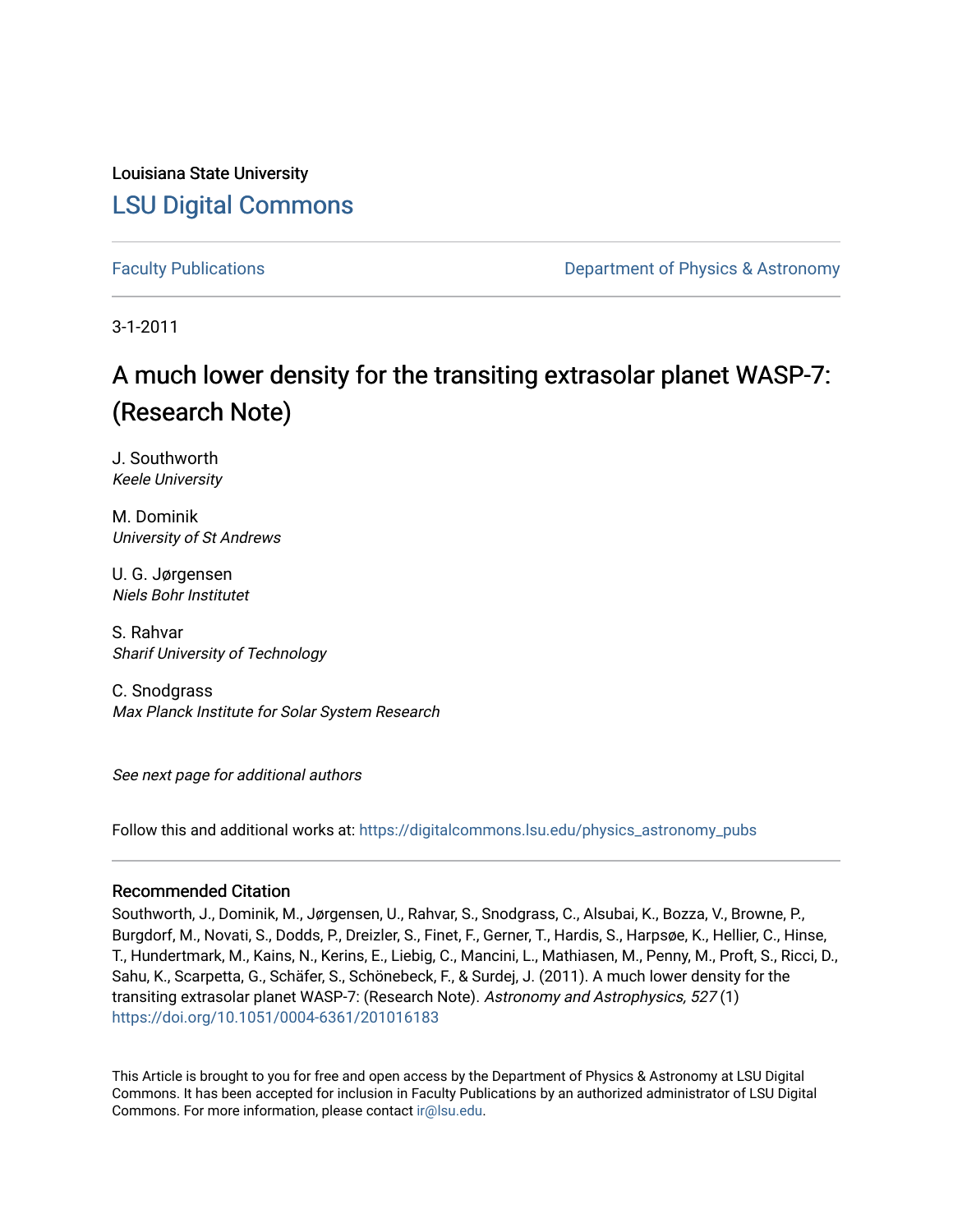# Authors

J. Southworth, M. Dominik, U. G. Jørgensen, S. Rahvar, C. Snodgrass, K. Alsubai, V. Bozza, P. Browne, M. Burgdorf, S. Calchi Novati, P. Dodds, S. Dreizler, F. Finet, T. Gerner, S. Hardis, K. Harpsøe, C. Hellier, T. C. Hinse, M. Hundertmark, N. Kains, E. Kerins, C. Liebig, L. Mancini, M. Mathiasen, M. T. Penny, S. Proft, D. Ricci, K. Sahu, G. Scarpetta, S. Schäfer, F. Schönebeck, and J. Surdej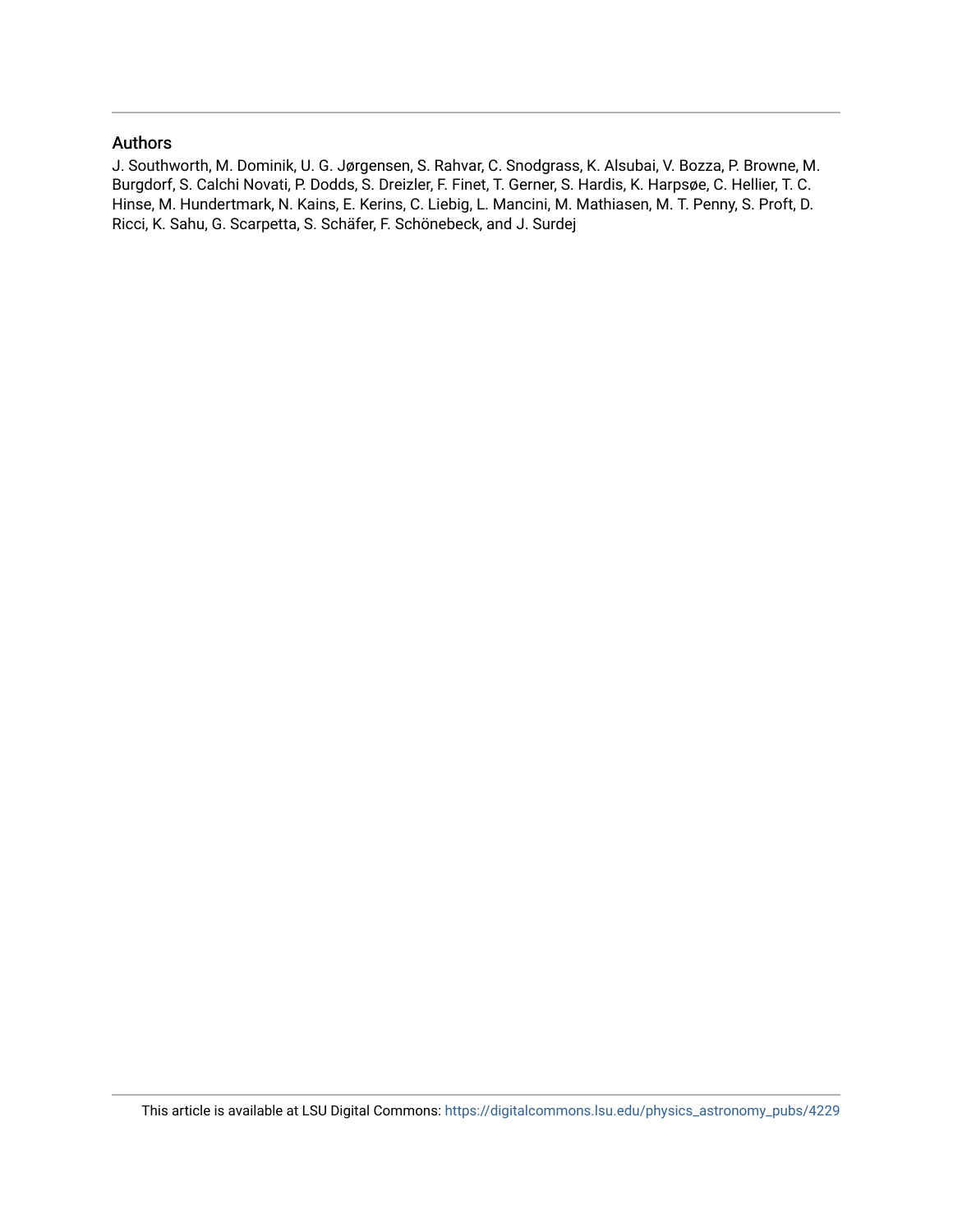A&A 527, A8 (2011) DOI: 10.1051/0004-6361/[201016183](http://dx.doi.org/10.1051/0004-6361/201016183) © ESO 2011



# **A much lower density for the transiting extrasolar** planet WASP-7\*<sup>,\*\*</sup> **(Research Note)**

J. Southworth<sup>1</sup>, M. Dominik<sup>2,\*\*\*</sup>, U. G. Jørgensen<sup>3,4</sup>, S. Rahvar<sup>5</sup>, C. Snodgrass<sup>6,7</sup>, K. Alsubai<sup>8</sup>, V. Bozza<sup>9,12,13</sup>,

P. Browne<sup>2</sup>, M. Burgdorf<sup>10,11</sup>, S. Calchi Novati<sup>9,13</sup>, P. Dodds<sup>2</sup>, S. Dreizler<sup>14</sup>, F. Finet<sup>16</sup>, T. Gerner<sup>17</sup>, S. Hardis<sup>3,4</sup>,

K. Harpsøe<sup>3,4</sup>, C. Hellier<sup>1</sup>, T. C. Hinse<sup>3,18</sup>, M. Hundertmark<sup>14</sup>, N. Kains<sup>2,15</sup>, E. Kerins<sup>19</sup>, C. Liebig<sup>2</sup>, L. Mancini<sup>9,13,20</sup>,

M. Mathiasen<sup>3</sup>, M. T. Penny<sup>19</sup>, S. Proft<sup>17</sup>, D. Ricci<sup>16</sup>, K. Sahu<sup>21</sup>, G. Scarpetta<sup>9,12,13</sup>, S. Schäfer<sup>14</sup>,

F. Schönebeck<sup>17</sup>, and J. Surdej<sup>16</sup>

<sup>1</sup> Astrophysics Group, Keele University, Staffordshire, ST5 5BG, UK

<sup>2</sup> SUPA, University of St Andrews, School of Physics & Astronomy, North Haugh, St Andrews, KY16 9SS, UK

- <sup>4</sup> Centre for Star and Planet Formation, Geological Museum, Øster Voldgade 5, 1350 Copenhagen, Denmark<br><sup>5</sup> Denartment of Physics, Sharif University of Technology, PO Box 11155 0161 Tehran, Iran
- <sup>5</sup> Department of Physics, Sharif University of Technology, PO Box 11155-9161 Tehran, Iran
- <sup>6</sup> Max-Planck-Institute for Solar System Research, Max-Planck Str. 2, 37191 Katlenburg-Lindau, Germany
- <sup>7</sup> European Southern Observatory, Casilla 19001, Santiago 19, Chile
- <sup>8</sup> Qatar Foundation, Doha, Qatar
- <sup>9</sup> Dipartimento di Fisica "E. R. Caianiello", Università di Salerno, via Ponte Don Melillo, 84084-Fisciano (SA), Italy
- 
- <sup>10</sup> Deutsches SOFIA Institut, Universitaet Stuttgart, Pfaffenwaldring 31, 70569 Stuttgart, Germany<br><sup>11</sup> SOFIA Science Center, NASA Ames Research Center, Mail Stop N211-3, Moffett Field CA 94035, USA<br><sup>12</sup> Istituto Naziona
- 
- <sup>13</sup> Istituto Internazionale per gli Alti Studi Scientifici (IIASS), 84019 Vietri Sul Mare (SA), Italy
- <sup>14</sup> Institut für Astrophysik, Georg-August-Universität Göttingen, Friedrich-Hund-Platz 1, 37077 Göttingen, Germany
- <sup>15</sup> European Southern Observatory, Karl-Schwarzschild-Straße 2, 85748 Garching bei München, Germany
- <sup>16</sup> Institut d'Astrophysique et de Géophysique, Université de Liège, 4000 Liège, Belgium<br><sup>17</sup> Astropomisches Bechen Institut, Zentrum für Astropomie, Universität Heidelberg, M
- <sup>17</sup> Astronomisches Rechen-Institut, Zentrum für Astronomie, Universität Heidelberg, Mönchhofstraße 12-14, 69120 Heidelberg, Germany
- <sup>18</sup> Armagh Observatory, College Hill, Armagh, BT61 9DG, Northern Ireland, UK
- <sup>19</sup> Jodrell Bank Centre for Astrophysics, University of Manchester, Oxford Road, Manchester, M13 9PL, UK<br><sup>20</sup> Dinastimente di Inacenesie, Università del Samie, Cesse Ceribaldi 107, 82100 Benevente, Italy
- <sup>20</sup> Dipartimento di Ingegneria, Università del Sannio, Corso Garibaldi 107, 82100-Benevento, Italy
- <sup>21</sup> Space Telescope Science Institute, 3700 San Martin Drive, Baltimore, MD 21218, USA

Received 23 November 2010 / Accepted 20 December 2010

#### **ABSTRACT**

We present the first high-precision photometry of the transiting extrasolar planetary system WASP-7, obtained using telescope defocussing techniques and reaching a scatter of 0.68 mmag per point. We find that the transit depth is greater and that the host star is more evolved than previously thought. The planet has a significantly larger radius  $(1.330 \pm 0.093 R_{Jup}$  versus  $0.915^{+0.046} R_{Jup}$  and<br>much lower density  $(0.41 \pm 0.10 \text{ g})$ , versus  $1.26^{+0.25}$  cm, and surface growity much lower density  $(0.41 \pm 0.10 \rho_{Jup}$  versus  $1.26^{+0.25}_{-0.21} \rho_{Jup}$  and surface gravity  $(13.4 \pm 2.6 \text{ m s}^{-2}$  versus  $26.4^{+4.4}_{-4.0} \text{ m s}^{-2})$  than previous measurements showed. Based on the revised properties it i measurements showed. Based on the revised properties it is no longer an outlier in planetary mass-radius and period-gravity diagrams. We also obtain a more precise transit ephemeris for the WASP-7 system.

**Key words.** planets and satellites: fundamental parameters – planetary systems – stars: individual: WASP-7

#### **1. Introduction**

The transiting extrasolar planet (TEP) WASP-7 b was discovered by the WASP consortium [\(Hellier et al. 2009,](#page-6-0) hereafter H09) through the detection of transits in front of its F5 V parent star. It is a challenging target for acquiring high-precision transit photometry, due to the brightness of the parent star  $(V = 9.5)$ , the paucity of good nearby comparison stars, the transit duration (3.8 h), and the orbital period (4.95 d) which is both comparatively long and close to an integer number of days. The characterisation of WASP-7 therefore relied upon the photometry obtained by the WASP-South telescope [\(Pollacco et al. 2006](#page-6-1)).

The relatively large scatter in the discovery data meant that the transit shape was poorly delineated. Because of this, the analysis by H09 included an additional constraint in the form of a main sequence mass-radius relation for the host star (e.g.

e-mail: jkt@astro.keele.ac.uk

<sup>3</sup> Niels Bohr Institute, University of Copenhagen, Juliane Maries vej 30, 2100 Copenhagen Ø, Denmark

<sup>-</sup>telescope at the ESO La Silla Observatory. Based on data collected by MiNDSTEp with the Danish 1.54 m

<sup>\*\*</sup> Lightcurves data is only available in electronic form at the CDS via anonymous ftp to cdsarc.u-strasbg.fr (130.79.128.5) or via <http://cdsarc.u-strasbg.fr/viz-bin/qcat?J/A+A/527/A8>

<sup>\*\*\*</sup> Royal Society University Research Fellow.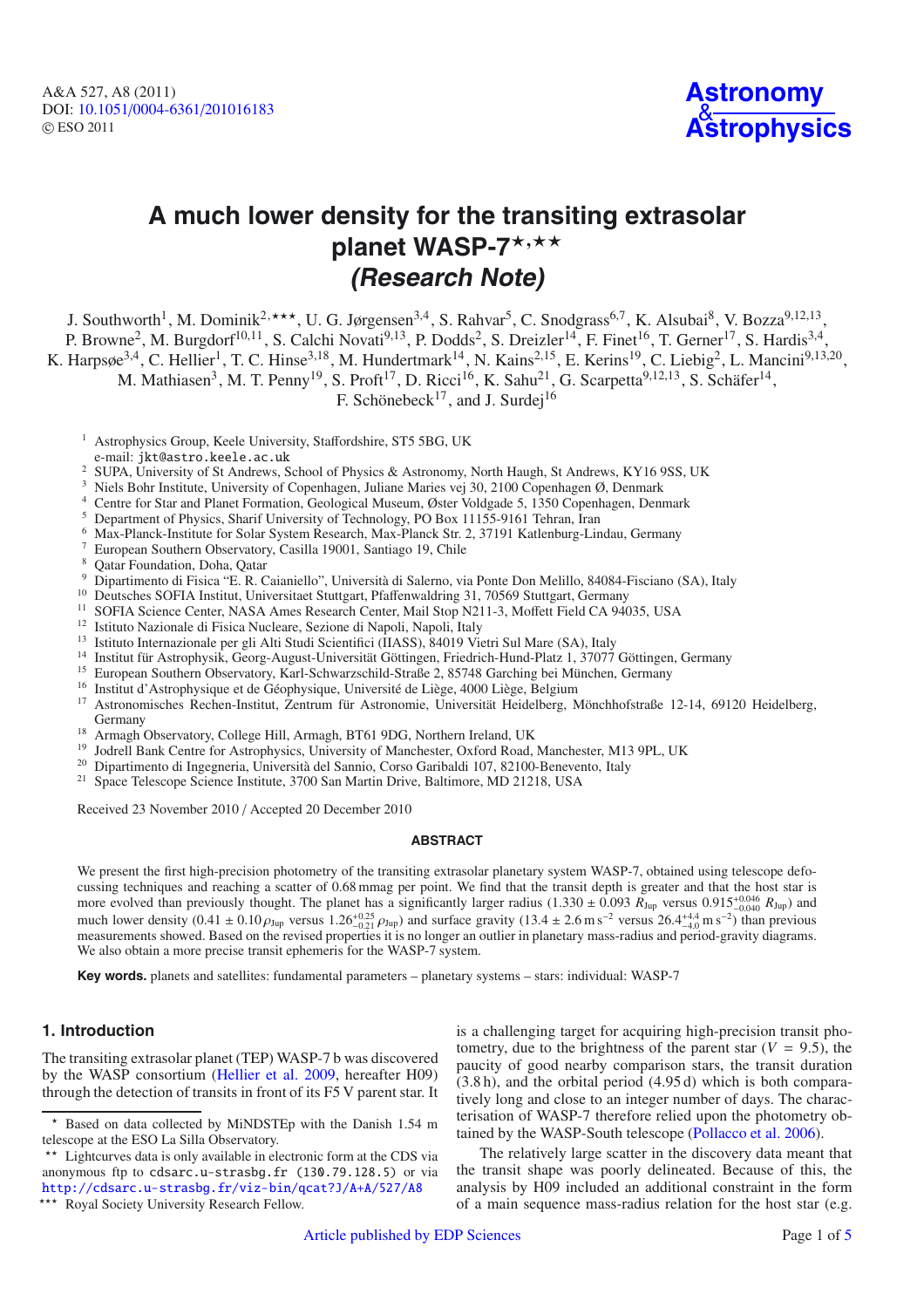[Anderson et al. 2010\)](#page-6-3). The radius, surface gravity and density of the planet resulting from their analysis are  $R_b = 0.91^{+0.046}_{-0.040} R_{\text{Jup}}$ ,<br> $a_b = 26.4^{+4.4}$  m s<sup>-2</sup> and  $a_b = 1.26^{+0.25}$ , can respectively. These  $g_b = 26.4^{+4.4}_{-4.0}$  m s<sup>-2</sup> and  $\rho_b = 1.26^{+0.25}_{-0.21}$   $\rho_{\text{Jup}}$ , respectively. These values placed WASP-7 b in an outlier position in the mass-radius values placed WASP-7 b in an outlier position in the mass–radius diagram of TEPs, having one of the largest densities within the main planet population (masses ≤2  $M_{Jup}$ ). This was interpreted by H09 as evidence that WASP-7 b has a massive heavy-element core.

In this work we present the first follow-up photometric observations obtained for WASP-7. The high precision of our observations (0.68 mmag scatter) allows us to obtain the physical properties of the transiting system without needing to impose any constraints on the parameters of the parent star. We find a substantially larger radius, and therefore a lower density and surface gravity. We also greatly improve the orbital ephemeris for the system, so transit midpoints in the 2011 observing season can be predicted to within 45 s instead of 27 min.

#### **2. Observations and data reduction**

WASP-7 was observed from 00:14 to 07:18 UT on the date 2010/09/07. We used the 1.54 m Danish telescope at ESO La Silla, equipped with the DFOSC focal-reducing CCD imager. A total of 217 integrations were obtained through a Gunn *I* filter (ESO filter #425) and with an exposure time of 60 s. The CCD was windowed down in order to reduce readout time, resulting in a dead time of 50 s between individual observations. The telescope was defocussed to a point spread function diameter of 38 pixels  $(15'')$  in order to average out flat-fielding noise and avoid saturating the CCD.

The data were reduced using a pipeline which implements the daophot aperture photometry routine [\(Stetson 1987\)](#page-6-4). The images were debiassed and flat-fielded, and slight pointing variations were detected and accounted for by cross-correlating against a reference image. A differential-magnitude light curve was constructed by simultaneously fitting a straight line to the out-of-transit observations plus weights to the reference stars used to create the ensemble comparison star. We find that the sizes of the software apertures and the choice of comparison stars has very little effect on the shape of the observed transit. For our final photometry we adopt the light curve which displays the lowest scatter with respect to a fitted transit model (see below). The root-mean-square (rms) of the scatter in this light curve is 0.68 mmag per point. For further details on the approach used to obtain and reduce the data see [Southworth et al.](#page-6-5) [\(2009,](#page-6-5) [2010](#page-6-6)).

#### **3. Light curve analysis**

The light curve of WASP-7 was modelled using the JKTEBOP code<sup>[1](#page-3-0)</sup>[,](#page-6-7) [which](#page-6-7) [in](#page-6-7) [turn](#page-6-7) [is](#page-6-7) [based](#page-6-7) [on](#page-6-7) [the](#page-6-7) EBOP program (Popper  $\&$ Etzel [1981](#page-6-7); [Nelson & Davis 1972](#page-6-8)). The main parameters of the fit were the sum of the fractional radii of the star and planet,  $r_A + r_b = \frac{R_A + R_b}{a}$  where *a* is the semimajor axis, their ratio,  $k = \frac{r_b}{r_A}$ and the orbital inclination, *i*. After a preliminary fit was obtained, the measurement errors were rescaled to give a reduced  $\chi^2$  of 1.0. In order to provide an accurate measure of the orbital period we included the time of mid-transit quoted by H09, using the approach given by [Southworth et al.](#page-6-9) [\(2007a](#page-6-9)). This results in an orbital ephemeris of:

 $T_0 = \text{BJD}(\text{TDB}) 2\,455\,446.63493(30) + 4.9546416(35) \times E$ <br> $\frac{1}{1}$  EXTEROR is written in FORTRAN<sup>77</sup> and the source code is available



<span id="page-3-1"></span>**[Fig. 1.](http://dexter.edpsciences.org/applet.php?DOI=10.1051/0004-6361/201016183&pdf_id=1)** Phased light curve of WASP-7 compared to the best fit found using JKTEBOP. The residuals of the fits are plotted at the base of the figure, offset from zero.

where *E* is the number of orbital cycles after the reference epoch and the bracketed quantities denote the uncertainty in the final digit of the preceding number. This ephemeris is on the BJD(TDB) timescale [\(Eastman et al. 2010](#page-6-10)). The timestamps in our data were manually verified to be correct to within  $\pm 2$  s.

Limb darkening (LD) was included and its uncertainty accounted for using five different functional laws, and solutions were obtained for the cases when both coefficients were fixed to theoretical values, the linear coefficient was fitted for, and both coefficients were fitted for. Theoretical values were calculated for the measured effective temperature and surface gravity of the star by linearly interpolating within the tables of [Van Hamme](#page-6-11) [\(1993](#page-6-11)) and [Claret](#page-6-12) [\(2000\)](#page-6-12). The results for each of these modelling runs are given in Table [1.](#page-4-0) We find that the results for different LD laws are generally in good agreement, although the amount of LD is lower than theoretically predicted.

Uncertainties in the fitted parameters were obtained using Monte Carlo and residual-permutation simulations [\(Southworth](#page-6-13) [2008;](#page-6-13) [Jenkins et al. 2002\)](#page-6-14). We are able to reject the solutions with all LD coefficients fixed to theoretical values, as they provide a clearly worse fit to the data. The solutions where two LD coefficients are fitted are marginally the best ones, so for the final parameters we adopt their mean values from these four solutions. We adopt the parameter uncertainties from the residual permutation algorithm, which are roughly 1.5 times larger than the Monte Carlo alternatives. This implies that correlated noise is significant in our data, as expected from visual inspection of the plot of the best fit (Fig. [1\)](#page-3-1). The final parameter values and uncertainties are given in Table [2.](#page-4-1) Compared to those from H09, we find a solution with a lower orbital inclination and larger fractional radius for both the star and the planet. Our results were obtained using the methods of [Southworth](#page-6-13) [\(2008](#page-6-13)) and are homogeneous with the results in that work.

#### **4. The physical properties of WASP-7**

The light curve parameters alone do not allow the physical properties of the WASP-7 system to be calculated. Additional observed properties are available from H09: the star's orbital velocity amplitude ( $K_A$  = 97 ± 13 m s<sup>-1</sup>), effective temperature  $(T_{\text{eff}} = 6400 \pm 100 \text{ K})$ , surface gravity ( $\log g = 4.3 \pm 0.2$ ) and

<span id="page-3-0"></span>JKTEBOP is written in FORTRAN77 and the source code is available at <http://www.astro.keele.ac.uk/~jkt/codes/jktebop.html>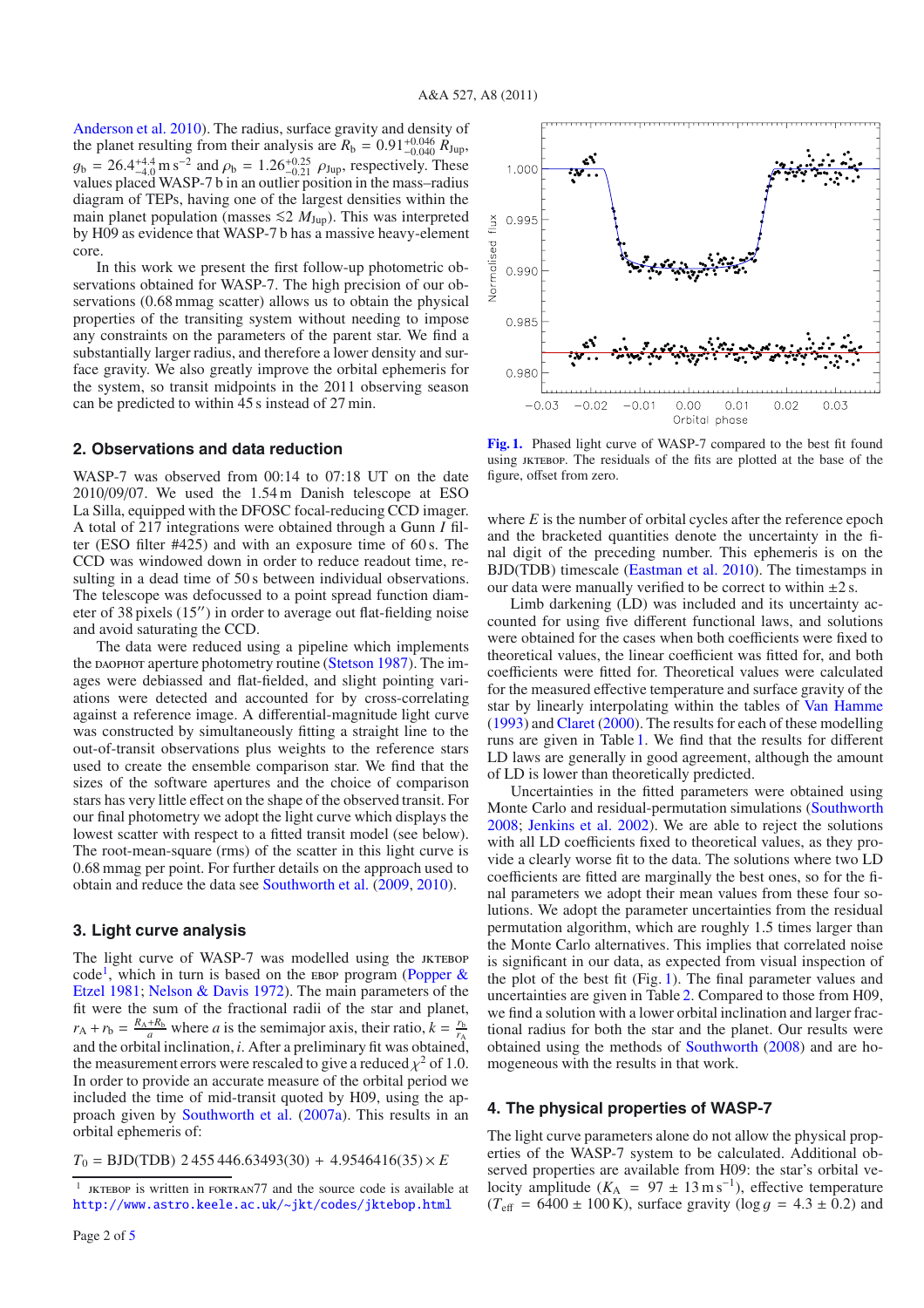<span id="page-4-0"></span>Table 1. Parameters of the *jktebop* best fits of the light curve of WASP-7, using different approaches to limb darkening (LD).

|                           | Linear LD law                     | <b>Ouadratic LD</b> law | Square-root LD law                                                                 | Logarithmic LD law    | Cubic LD law          |
|---------------------------|-----------------------------------|-------------------------|------------------------------------------------------------------------------------|-----------------------|-----------------------|
|                           | All LD coefficients fixed:        |                         |                                                                                    |                       |                       |
| $r_A + r_b$               | $0.1255 \pm 0.0052$               | $0.1180 \pm 0.0049$     | $0.1194 \pm 0.0048$                                                                | $0.1184 \pm 0.0051$   | $0.1223 \pm 0.0046$   |
| $\boldsymbol{k}$          | $0.09598 \pm 0.00089$             | $0.09480 \pm 0.00075$   | $0.09524 \pm 0.00075$                                                              | $0.09475 \pm 0.00082$ | $0.09633 \pm 0.00060$ |
| $i\binom{\circ}{ }$       | $86.61 \pm 0.52$                  | $87.43 \pm 0.59$        | $87.23 \pm 0.56$                                                                   | $87.39 \pm 0.63$      | $86.80 \pm 0.47$      |
| $u_A$                     | $0.43$ fixed                      | $0.20$ fixed            | $0.00$ fixed                                                                       | $0.55$ fixed          | $0.20$ fixed          |
| $v_A$                     |                                   | $0.30$ fixed            | $0.60$ fixed                                                                       | $0.25$ fixed          | $0.15$ fixed          |
| $r_A$                     | $0.1145 \pm 0.0047$               | $0.1078 \pm 0.0044$     | $0.1090 \pm 0.0044$                                                                | $0.1081 \pm 0.0046$   | $0.1116 \pm 0.0041$   |
| $r_{\rm h}$               | $0.01099 \pm 0.00053$             | $0.01022 \pm 0.00048$   | $0.01038 \pm 0.00048$                                                              | $0.01025 \pm 0.00051$ | $0.01075 \pm 0.00045$ |
| $\sigma$ (mmag)           | 0.7136                            | 0.6977                  | 0.6946                                                                             | 0.7015                | 0.6828                |
|                           |                                   |                         | Fitting for the linear LD coefficient and perturbing the nonlinear LD coefficient: |                       |                       |
| $r_A + r_b$               | $0.1224 \pm 0.0043$               | $0.1192 \pm 0.0047$     | $0.1227 \pm 0.0046$                                                                | $0.1221 \pm 0.0047$   | $0.1200 \pm 0.0044$   |
| $\boldsymbol{k}$          | $0.09675 \pm 0.00069$             | $0.09587 \pm 0.00072$   | $0.09646 \pm 0.00065$                                                              | $0.09628 \pm 0.00069$ | $0.09623 \pm 0.00071$ |
| $i\binom{\circ}{ }$       | $86.77 \pm 0.44$                  | $87.15 \pm 0.55$        | $86.77 \pm 0.48$                                                                   | $86.83 \pm 0.49$      | $87.05 \pm 0.49$      |
| $u_A$                     | $0.245 \pm 0.047$                 | $0.059 \pm 0.064$       | $-0.134 \pm 0.059$                                                                 | $0.387 \pm 0.064$     | $0.190 \pm 0.051$     |
| $v_A$                     |                                   | 0.30 perturbed          | 0.60 perturbed                                                                     | 0.25 perturbed        | 0.15 perturbed        |
| $r_A$                     | $0.1116 \pm 0.0039$               | $0.1088 \pm 0.0043$     | $0.1119 \pm 0.0042$                                                                | $0.1113 \pm 0.0043$   | $0.1095 \pm 0.0039$   |
| $r_{\rm b}$               | $0.01080 \pm 0.00043$             | $0.01043 \pm 0.00047$   | $0.01079 \pm 0.00045$                                                              | $0.01072 \pm 0.00046$ | $0.01054 \pm 0.00042$ |
| $\sigma$ (mmag)           | 0.6841                            | 0.6829                  | 0.6826                                                                             | 0.6825                | 0.6827                |
|                           | Fitting for both LD coefficients: |                         |                                                                                    |                       |                       |
| $r_A + r_b$               |                                   | $0.1216 \pm 0.0050$     | $0.1199 \pm 0.0049$                                                                | $0.1221 \pm 0.0054$   | $0.1196 \pm 0.0050$   |
| $\boldsymbol{k}$          |                                   | $0.09583 \pm 0.00115$   | $0.09537 \pm 0.00145$                                                              | $0.09575 \pm 0.00148$ | $0.09527 \pm 0.00151$ |
| $i\left( \degree \right)$ |                                   | $86.91 \pm 0.56$        | $87.15 \pm 0.60$                                                                   | $86.89 \pm 0.63$      | $87.18 \pm 0.63$      |
| $u_A$                     |                                   | $-0.021 \pm 0.256$      | $-0.866 \pm 0.979$                                                                 | $0.578 \pm 0.391$     | $0.066 \pm 0.131$     |
| $v_A$                     |                                   | $0.42 \pm 0.41$         | $1.83 \pm 1.60$                                                                    | $0.56 \pm 0.60$       | $0.54 \pm 0.45$       |
| $r_A$                     |                                   | $0.1110 \pm 0.0045$     | $0.1095 \pm 0.0045$                                                                | $0.1114 \pm 0.0049$   | $0.1092 \pm 0.0045$   |
| r <sub>b</sub>            |                                   | $0.01064 \pm 0.00051$   | $0.01044 \pm 0.00051$                                                              | $0.01067 \pm 0.00055$ | $0.01040 \pm 0.00052$ |
| $\sigma$ (mmag)           |                                   | 0.6826                  | 0.6818                                                                             | 0.6820                | 0.6817                |
|                           |                                   |                         |                                                                                    |                       |                       |

metallicity  $(\frac{Fe}{H}) = 0.0 \pm 0.1$ ). Of these, the surface gravity is quite imprecise so is only useful as a consistency check.

In order to calculate the physical properties of WASP-7 we use the same approach as in [Southworth](#page-6-15) [\(2009](#page-6-15)). Firstly, we adopt tabulated predictions from theoretical models of low-mass stars. Secondly, we guess an initial value of the velocity amplitude of the planet,  $K_b$ . We then use the known  $r_A$ ,  $r_b$ , *i*,  $K_A$  and orbital period to calculate the physical properties of the system. The observed  $T_{\text{eff}}$  and calculated  $R_A$  are then compared to the modelpredicted values for a star of the calculated mass  $(M_A)$ , and  $K_b$ is adjusted until the best match is found. This is performed for a grid of ages covering 0.1 to 20 Gyr in 0.1 Gyr steps, by which the overall best physical properties and age are found. The uncertainty in each of the input parameters is propagated by repeating this procedure with the parameter perturbed, resulting in a detailed error budget for every output parameter.

The above procedure is performed five times, using independent sets of theoretical model predictions. These are: *Claret* [\(Claret 2004](#page-6-16)), *Y*<sup>2</sup> [\(Demarque et al. 2004](#page-6-17)[\),](#page-6-18) *Teramo* (Pietrinferni et al. [2004](#page-6-18)), *VRSS* [\(VandenBerg et al. 2006](#page-6-19)[\) and](#page-6-20) *DSEP* (Dotter et al. [2008](#page-6-20)). The final value for each of the physical properties is taken to be the unweighted mean of the values found using the five different model sets. The random error is taken to be the largest of the individal errors found by the perturbation analysis. The systematic error is the standard deviation of the values from the five different model sets. The results for each model set are given in Table [3.](#page-5-0) The final physical properties of WASP-7 are collected in Table [4](#page-5-1) and compared to those found by H09. In this table the quantity  $T'_{eq}$  is the equilibrium temperature of the planet excluding the energy redistribution factor [\(Southworth](#page-6-15) [2009](#page-6-15)) and  $\Theta$  is the [Safronov](#page-6-21) [\(1972\)](#page-6-21) number. We find that the star is slightly evolved, allowing a reasonable estimate of its age  $(2.4 \pm 1.0 \,\text{Gyr})$ .

<span id="page-4-1"></span>**Table 2.** Final parameters of the fits to the light curve of WASP-7, compared to the results from H09.

|                           | This work             | H <sub>09</sub>      |
|---------------------------|-----------------------|----------------------|
| $r_{\rm A}$ + $r_{\rm h}$ | $0.1207 \pm 0.0068$   | 0.1001               |
| k                         | $0.0956 \pm 0.0016$   | $0.0761 \pm 0.0008$  |
| i(°)                      | $87.03 \pm 0.93$      | $89.6^{+0.4}_{-0.9}$ |
| $r_A$                     | $0.1102 \pm 0.0061$   | 0.0930               |
| $r_{\rm h}$               | $0.01053 \pm 0.00070$ | 0.00708              |

#### **5. Summary and conclusions**

We have observed a transit of the WASP-7 system using defocussed photometry techniques, resulting in a light curve with an rms scatter of only 0.68 mmag. These data were modelled with the JKTEBOP code, and the results used to determine the physical properties of the planet and its host star. The higher quality of our photometry has allowed us to measure the system properties without constraining the host star to follow a main-sequence mass-radius relation. Compared to H09, we find both a larger radius for the host star and a larger ratio of the radii of the planet and star. This results in a sizeable increase in the planetary radius, from  $0.915^{+0.046}_{-0.040}$   $R_{\text{Jup}}$  to  $1.330 \pm 0.093$   $R_{\text{Jup}}$ , which in turn means a lower surface gravity and mean density. means a lower surface gravity and mean density.

We have collected literature measurements of the physical properties of the 96 known TEPs as of 2010/11/18. For 30 of these objects we used the results of the homogeneous analysis performed by [Southworth](#page-6-22) [\(2010](#page-6-22)). In Fig. [2](#page-5-2) we plot their masses and radii, plus the values from WASP-7 found in this work (filled circle) and from H09 (open circle). The H09 results for WASP-7 b indicated that it was one of the densest known TEPs below ∼2 *M*Jup, along with the more recently-discovered planets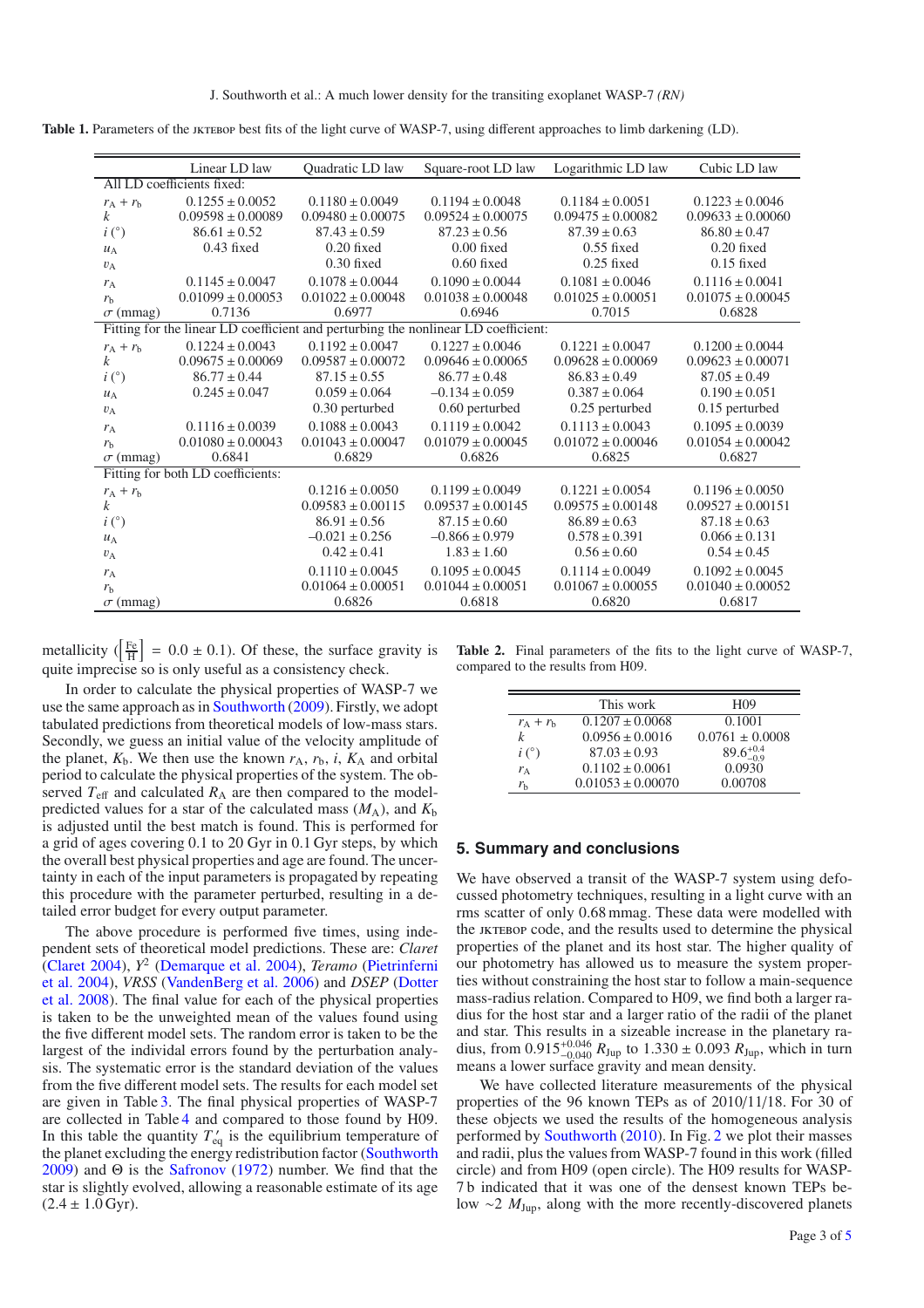<span id="page-5-0"></span>

|  | Table 3. Derived physical properties of WASP-7 using five different sets of theoretical stellar models. |  |  |  |  |  |  |  |
|--|---------------------------------------------------------------------------------------------------------|--|--|--|--|--|--|--|
|--|---------------------------------------------------------------------------------------------------------|--|--|--|--|--|--|--|

|                                     | ( <i>Claret</i> models) | $(Y^2 \text{ models})$ | ( <i>Teramo</i> models) | ( <i>VRSS</i> models) | ( <i>DSEP</i> models) |
|-------------------------------------|-------------------------|------------------------|-------------------------|-----------------------|-----------------------|
| $K_{\rm b}$ ( km s <sup>-1</sup> )  | $135.6 \pm 2.1$         | $135.6 \pm 1.9$        | $135.1 \pm 2.2$         | $135.4 \pm 1.9$       | $134.4 \pm 2.2$       |
| $M_A$ $(M_{\odot})$                 | $1.285 \pm 0.059$       | $1.287 \pm 0.054$      | $1.273 \pm 0.061$       | $1.280 \pm 0.052$     | $1.254 \pm 0.061$     |
| $R_{\rm A}$ $(R_{\odot})$           | $1.436 \pm 0.092$       | $1.436 \pm 0.092$      | $1.431 \pm 0.092$       | $1.434 \pm 0.090$     | $1.424 \pm 0.092$     |
| $\log q_A$ (cgs)                    | $4.233 \pm 0.047$       | $4.233 \pm 0.047$      | $4.231 \pm 0.047$       | $4.232 \pm 0.047$     | $4.229 \pm 0.047$     |
| $M_{\rm b}$ $(M_{\rm Jup})$         | $0.96 \pm 0.13$         | $0.96 \pm 0.13$        | $0.96 \pm 0.13$         | $0.96 \pm 0.13$       | $0.95 \pm 0.13$       |
| $R_{\rm b}$ $(R_{\rm Jup})$         | $1.333 \pm 0.093$       | $1.334 \pm 0.093$      | $1.329 \pm 0.093$       | $1.331 \pm 0.092$     | $1.322 \pm 0.092$     |
| $\rho_{\rm b}$ ( $\rho_{\rm Jup}$ ) | $0.407 \pm 0.101$       | $0.406 \pm 0.101$      | $0.408 \pm 0.101$       | $0.407 \pm 0.101$     | $0.410 \pm 0.102$     |
| Θ                                   | $0.069 \pm 0.011$       | $0.069 \pm 0.010$      | $0.070 \pm 0.011$       | $0.070 \pm 0.011$     | $0.070 \pm 0.011$     |
| a (AU)                              | $0.06185 \pm 0.00095$   | $0.06188 \pm 0.00086$  | $0.06166 \pm 0.00098$   | $0.06177 \pm 0.00084$ | $0.06134 \pm 0.00100$ |
| Age (Gyr)                           | $2.5^{+0.5}_{-1.0}$     | $2.5^{+0.2}_{-1.0}$    | $2.3^{+0.6}_{-0.8}$     | $2.0^{+0.7}_{-0.6}$   | $2.7^{+0.8}_{-0.7}$   |

<span id="page-5-1"></span>**Table 4.** Final physical properties of WASP-7 compared to those found by H09.

|                                       | This work (final)              | H <sub>09</sub>           |
|---------------------------------------|--------------------------------|---------------------------|
| $M_A$ $(M_{\odot})$                   | $1.276 \pm 0.061 \pm 0.022$    | $1.28^{+0.09}_{-0.12}$    |
| $R_{\rm A}$ $(R_{\odot})$             | $1.432 \pm 0.092 \pm 0.008$    | 1.236                     |
| $\log g_A$ (cgs)                      | $4.232 \pm 0.047 \pm 0.003$    | $4.363_{-0.047}^{+0.010}$ |
| $\rho_{\rm A}$ ( $\rho_{\rm \odot}$ ) | $0.434 \pm 0.074$              |                           |
| $M_{\rm b}$ $(M_{\rm Jup})$           | $0.96 \pm 0.13 \pm 0.01$       | $0.96_{-0.18}^{+0.12}$    |
| $R_{\rm b}$ ( $R_{\rm Jup}$ )         | $1.330 \pm 0.093 \pm 0.008$    | $0.915_{-0.040}^{+0.046}$ |
| $g_b$ (m s <sup>-1</sup> )            | $13.4 \pm 2.6$                 | $26.4^{+4.4}_{-4.0}$      |
| $\rho_{\rm b}$ ( $\rho_{\rm Jup}$ )   | $0.41 \pm 0.10$                | $1.26_{-0.21}^{+0.25}$    |
| $T'_{eq}$ (K)                         | $1487 \pm 48$                  | $1379^{+35}_{-23}$        |
| Θ                                     | $0.070 \pm 0.011 \pm 0.000$    |                           |
| $a$ (AU)                              | $0.0617 \pm 0.0010 \pm 0.0004$ | $0.0618^{+0.0}_{-0.0}$    |
| Age $(Gyr)$                           | $2.4 + 0.8 + 0.3$              |                           |

**Notes.** The second errorbars represent systematic errors.

CoRoT-13 b [\(Cabrera et al. 2010](#page-6-23)) and HAT-P-15 b [\(Kovács et al.](#page-6-24) [2010](#page-6-24)). The outlier status has now been lifted: our results place WASP-7 b in a well-populated part of the mass-radius diagram and demonstrate that high-quality data is required to obtain reliable measurements of the properties of TEPs.

Figure [3](#page-5-3) shows the surface gravities of the known TEPs as a function of their orbital periods. The existing planet population shows an inverse correlation between period and surface gravity [\(Southworth et al. 2007b](#page-6-25)), at least for the dominant population with periods ≤10 d and masses ≤3  $M_{\text{Jup}}$  (see also [Fressin et al.](#page-6-26) [2009](#page-6-26)). The revised properties of WASP-7 b move it from outlier status to within the sprawl of parameter space occupied by the general planet population.

The theoretical models of irradiated gas giant planets [Bodenheimer et al.](#page-6-27) [\(2003\)](#page-6-27), [Fortney et al.](#page-6-28) [\(2007\)](#page-6-28) and Baraffe et al. [\(2008\)](#page-6-29) predict radii of no more than  $1.16 R_{Jup}$  for a  $1.0 M_{Jup}$ planet with a range of chemical compositions and core masses, and without an arbitrary additional heating source. Our upward revision of the radius of WASP-7 b means that it no longer matches the predictions of these models at the  $2\sigma$  level. These conclusions could be strengthened by the provision of more radial velocity measurements as well as the acquisition of further photometric observations.

*Acknowledgements.* J.S. acknowledges funding from STFC in the form of an Advanced Fellowship. We thank the referee for comments which helped to improve the paper. Astronomical research at Armagh Observatory is funded by the Department of Culture, Arts & Leisure (DCAL). J. Surdej, D.R. (boursier FRIA) and F.F. acknowledge support from the Communauté française de Belgique – Actions de recherche concertées – Académie Wallonie-Europe.



<span id="page-5-2"></span>**[Fig. 2.](http://dexter.edpsciences.org/applet.php?DOI=10.1051/0004-6361/201016183&pdf_id=2)** Plot of the masses and radii of the known TEPs. The blue symbols denote values from the homogeneous analysis of [Southworth](#page-6-22) [\(2010\)](#page-6-22) and the red symbols results for the other known TEPs. WASP-7 is shown in black with an open circle (H09) and a filled circle (this work). Grey dotted lines show where density is 1.0, 0.5 and 0.25  $\rho_{\text{Jup}}$ .



<span id="page-5-3"></span>**[Fig. 3.](http://dexter.edpsciences.org/applet.php?DOI=10.1051/0004-6361/201016183&pdf_id=3)** Plot of the orbital periods and surface gravities of the known TEPs. The symbols are the same as for Fig. [2.](#page-5-2)